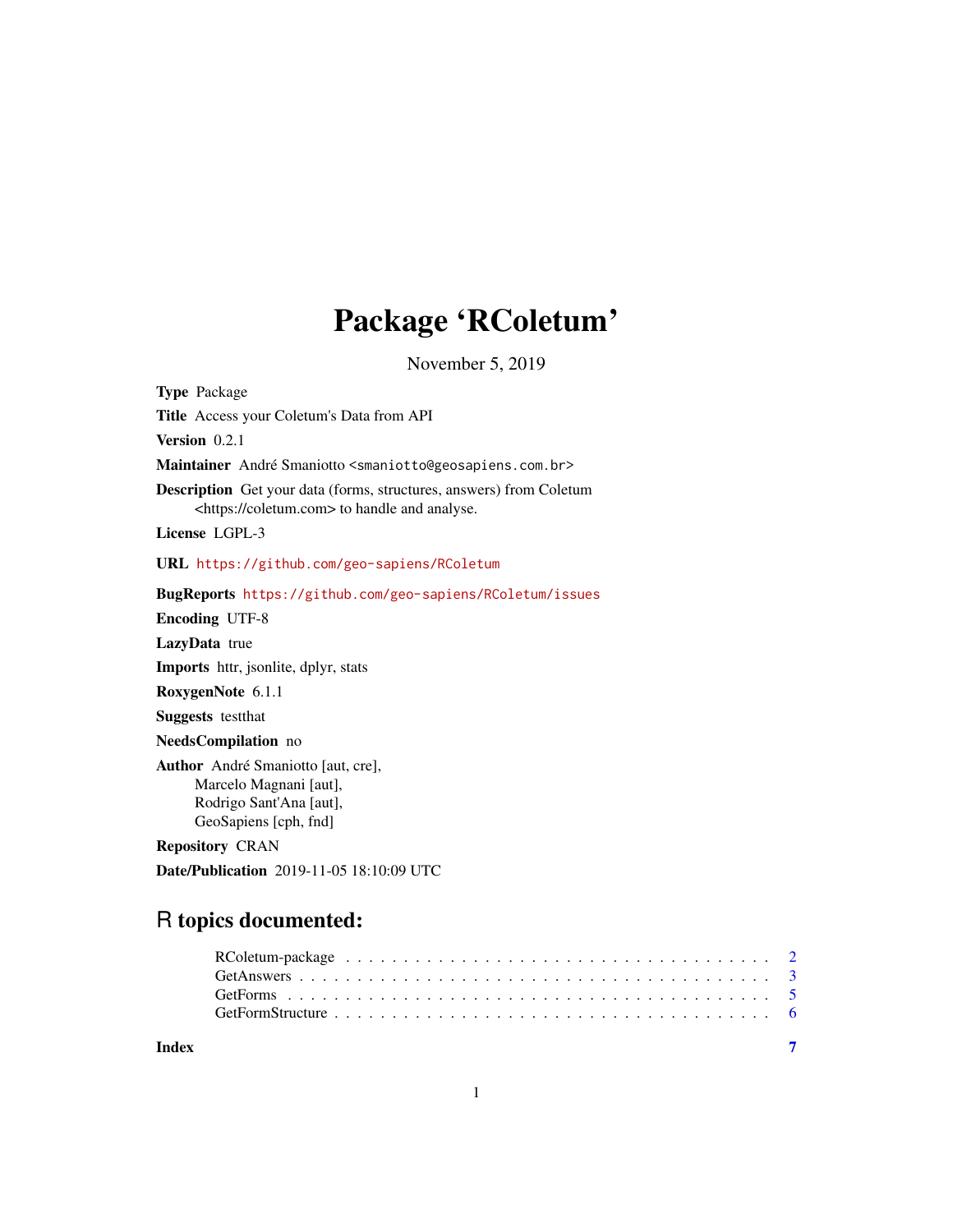<span id="page-1-0"></span>RColetum-package *RColetum*

#### Description

An R package to get data from [Coletum.](https://coletum.com)

#### RColetum functions

The currents functions that are provide by **RColetum** are:

- [GetForms](#page-4-1): get the information about all forms.
- [GetFormStructure](#page-5-1): get the form structure of a form.
- [GetAnswers](#page-2-1): get the all the answers of a form or personalize with filters and take just what you need.

#### Author(s)

Maintainer: André Smaniotto <smaniotto@geosapiens.com.br>

Authors:

- Marcelo Magnani <marcelo@geosapiens.com.br>
- Rodrigo Sant'Ana <oc.rodrigosantana@gmail.com>

Other contributors:

• GeoSapiens [copyright holder, funder]

#### See Also

Useful links:

- <https://github.com/geo-sapiens/RColetum>
- Report bugs at <https://github.com/geo-sapiens/RColetum/issues>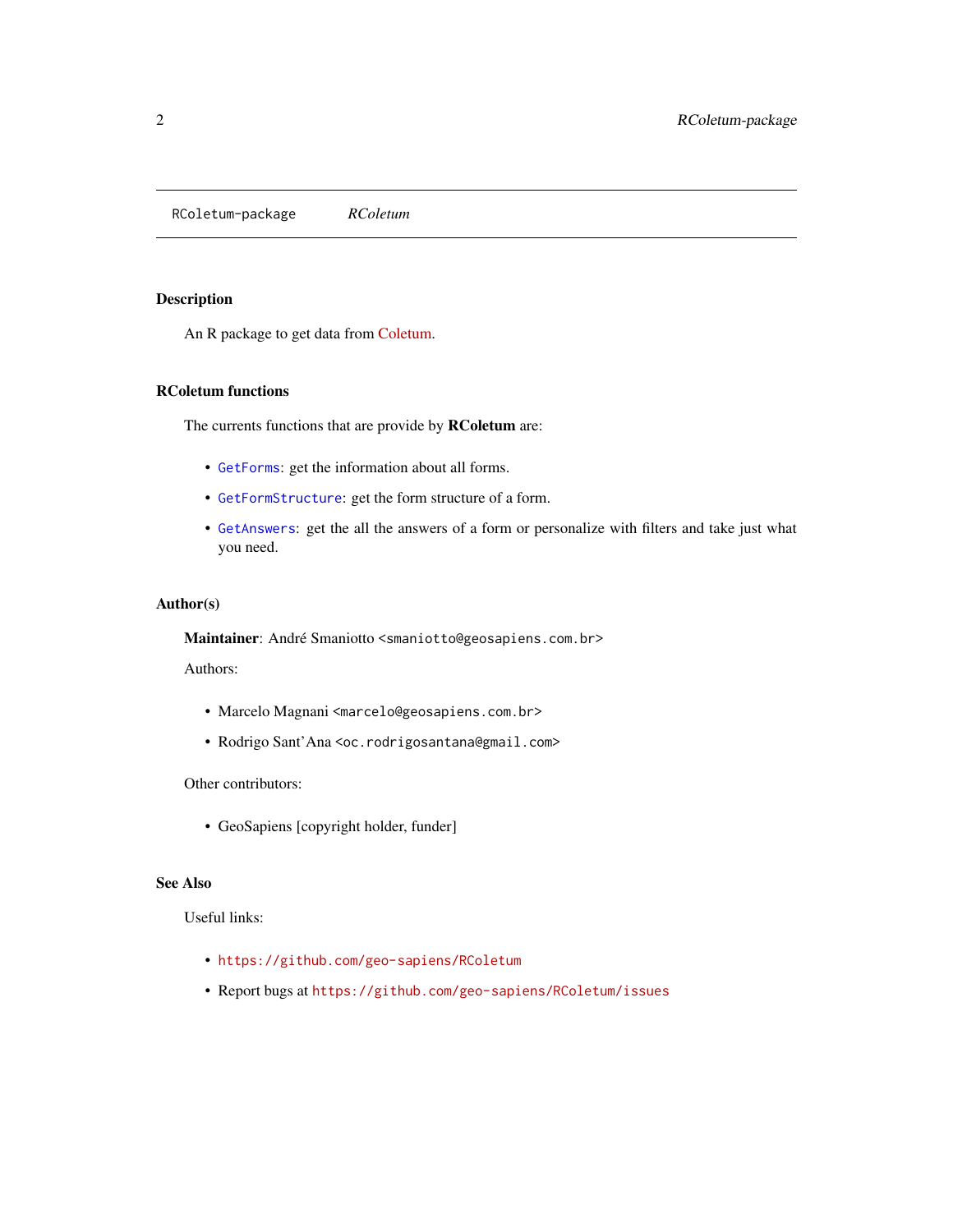<span id="page-2-1"></span><span id="page-2-0"></span>

#### Description

Get all the currents answers of a specific form. This function makes a call to GetFormStructure and spent 2 quotas.

#### Usage

```
GetAnswers(token, idForm, nameForm = NULL, singleDataFrame = FALSE,
  source = NULL, createdAfter = NULL, createdBefore = NULL,
 createdDeviceAfter = NULL, createdDeviceBefore = NULL,
 updatedAfter = NULL, updatedBefore = NULL)
```
#### Arguments

| token               | String access token.                                                                                                                                                                                |
|---------------------|-----------------------------------------------------------------------------------------------------------------------------------------------------------------------------------------------------|
| idForm              | Numeric Id of the required form.                                                                                                                                                                    |
| nameForm            | String name of the required form. Just is used when an idForm is not supplied.<br>When this parameter is used, are spent extra one access quota.                                                    |
| singleDataFrame     |                                                                                                                                                                                                     |
|                     | Boolean flag. Indicates the preference to create a single data frame with all<br>the answers. In this case, is possible to have repeated values, according to the<br>multiplicity of relationships. |
| source              | Optional filter. Is the the source of the answer and can use "web_public",<br>"web_private" or "mobile".                                                                                            |
| createdAfter        | Optional filter. This parameter filters the answers that were answered after this<br>date. Is acceptable in the ISO8601 format ("YYYY-MM-DD" or "YYYY-MM-<br>DDThh:mm:ssTZD").                      |
| createdBefore       | Optional filter. This parameter filters the answers that were answered before this<br>date. Is acceptable in the ISO8601 format ("YYYY-MM-DD" or "YYYY-MM-<br>DDThh:mm:ssTZD").                     |
| createdDeviceAfter  |                                                                                                                                                                                                     |
|                     | Optional filter. This parameter filters the answers that were answered after this<br>date on device time. Is acceptable in the ISO8601 format ("YYYY-MM-DD" or<br>"YYYY-MM-DDThh:mm:ssTZD").        |
| createdDeviceBefore |                                                                                                                                                                                                     |
|                     | Optional filter. This parameter filters the answers that were answered before this<br>date on device time. Is acceptable in the ISO8601 format ("YYYY-MM-DD" or<br>"YYYY-MM-DDThh:mm:ssTZD").       |
| updatedAfter        | Optional filter. This parameter filters the answers that were updated after this<br>date. Is acceptable in the ISO8601 format ("YYYY-MM-DD" or "YYYY-MM-<br>DDThh:mm:ssTZD").                       |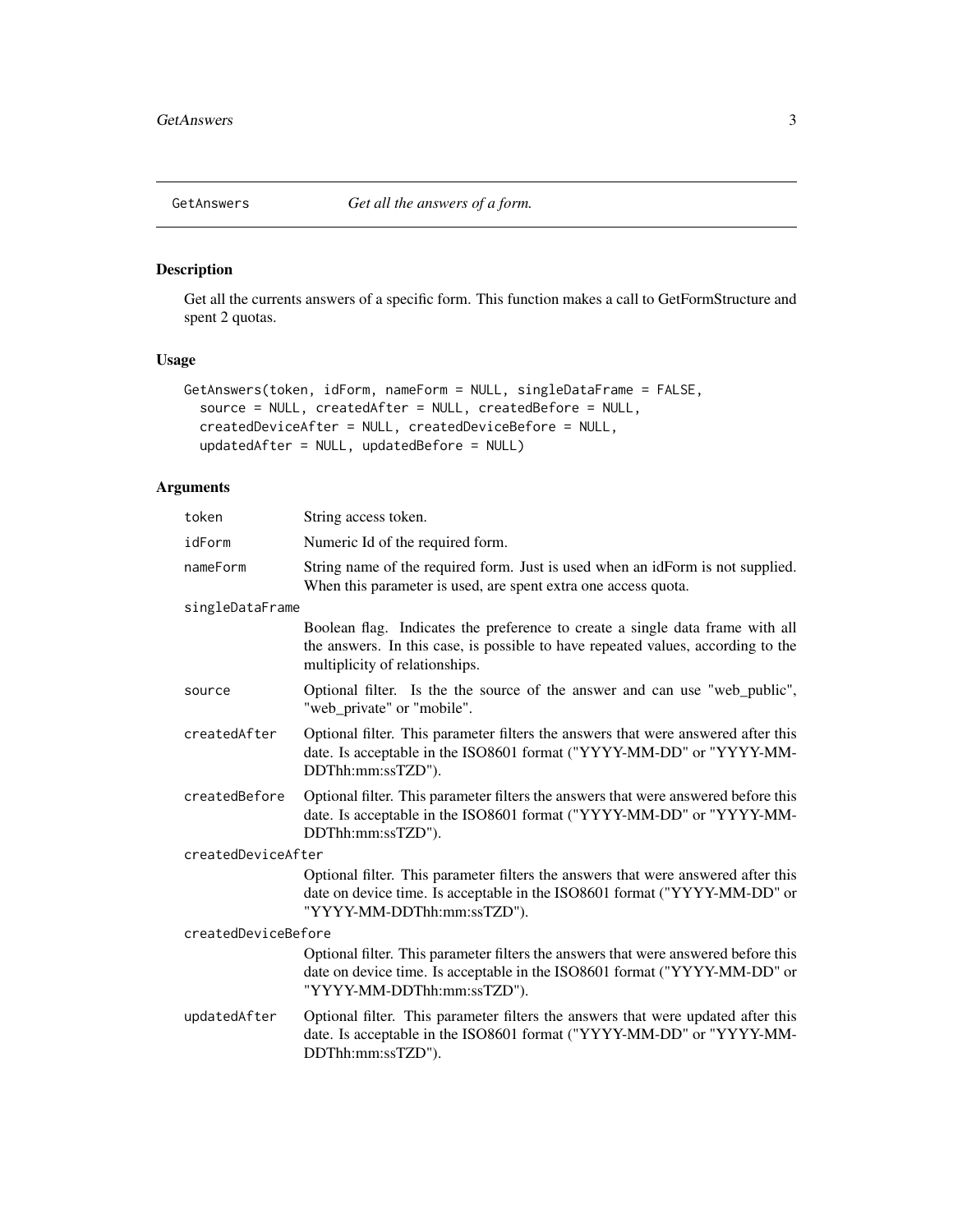```
updatedBefore Optional filter. This parameter filters the answers that were updated before this
                 date. Is acceptable in the ISO8601 format ("YYYY-MM-DD" or "YYYY-MM-
                 DDThh:mm:ssTZD").
```
#### Details

To get more details about the fields provided by the result, please visit the [API documentation.](https://coletum.docs.apiary.io/#reference/0/preenchimentos/listar-preenchimentos)

#### Value

A list, with one or more data frames.

#### Examples

```
GetAnswers("cizio7xeohwgc8k4g4koo008kkoocwg", 5705)
GetAnswers("cizio7xeohwgc8k4g4koo008kkoocwg", ,"RColetum Test - Iris", TRUE)
GetAnswers(token = "cizio7xeohwgc8k4g4koo008kkoocwg",
             nameForm = "RColetum Test - Iris")
GetAnswers(token = "cizio7xeohwgc8k4g4koo008kkoocwg",
             idForm = 5705,
             source = NULL,
             createdAfter = "2012-12-20",
             createdBefore = "2018-12-20"
             )
GetAnswers(token = "cizio7xeohwgc8k4g4koo008kkoocwg",
             idForm = 5705,
             source = NULL,
             createdAfter = "2012-12-20",
             createdBefore = "2018-12-20T19:20:30+01:00"
             \lambdaGetAnswers(token = "cizio7xeohwgc8k4g4koo008kkoocwg",
             idForm = 5705,
             source = NULL,
             createdAfter = "2012-12-20T19:20:30Z",
             createdBefore = "2018-12-20T19:20:30+01:00"
             \lambdaGetAnswers(token = "cizio7xeohwgc8k4g4koo008kkoocwg",
             idForm = 5705,
             source = "web_public",
             createdAfter = "2012-12-20T19:20:30+01:00",
             createdBefore = "2018-12-20T19:20:30+01:00"
             )
GetAnswers(token = "cizio7xeohwgc8k4g4koo008kkoocwg",
             idForm = 5705,
             singleDataFrame = TRUE,
             source = "web_private",
             createdAfter = "2012-12-20T19:20:30Z",
             createdBefore = "2018-12-20T19:20:30Z"
             )
GetAnswers(token = "cizio7xeohwgc8k4g4koo008kkoocwg",
             idForm = 5705,
```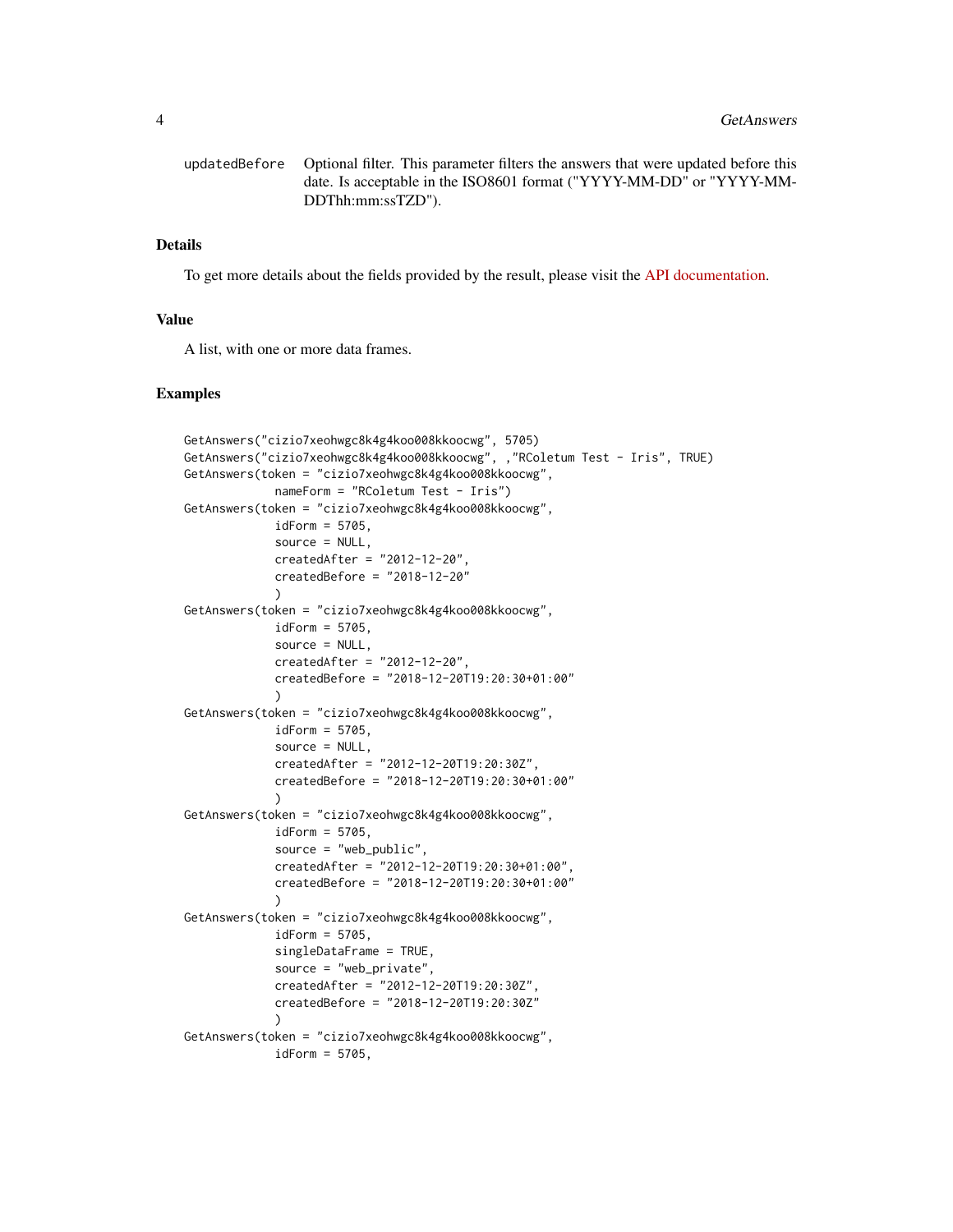#### <span id="page-4-0"></span>GetForms 5

```
singleDataFrame = TRUE,
source = "web_private",
createdAfter = "2012-12-20T19:20:30Z",
createdBefore = "2018-12-20T19:20:30Z",
createdDeviceAfter = "2012-12-20T19:20:30Z",
createdDeviceBefore = "2018-12-20T19:20:30Z",
updatedAfter = "2018-05-20T19:20:30Z",
updatedBefore = "2018-06-20T19:20:30Z"
)
```
<span id="page-4-1"></span>GetForms *Get info of all forms.*

#### Description

Get the principals info of all forms.

#### Usage

```
GetForms(token, status = NULL, publicAnswers = NULL,
  answerTracking = NULL)
```
#### Arguments

| token         | String access token.                                                                                                     |
|---------------|--------------------------------------------------------------------------------------------------------------------------|
| status        | Optional filter. That is the state of the form: accept "enabled" or "disabled".                                          |
| publicAnswers | Optional filter. Indicates if the form is public or not, is possible to use "true" or<br>"false".                        |
|               | answerTracking Optional filter. Indicates if the form is saving the local of fill, is possible use<br>"true" or "false". |

#### Details

To get more details about the fields provided by the result, please visit the [API documentation.](https://coletum.docs.apiary.io/#reference/0/formularios/listar-formularios)

#### Value

A data frame.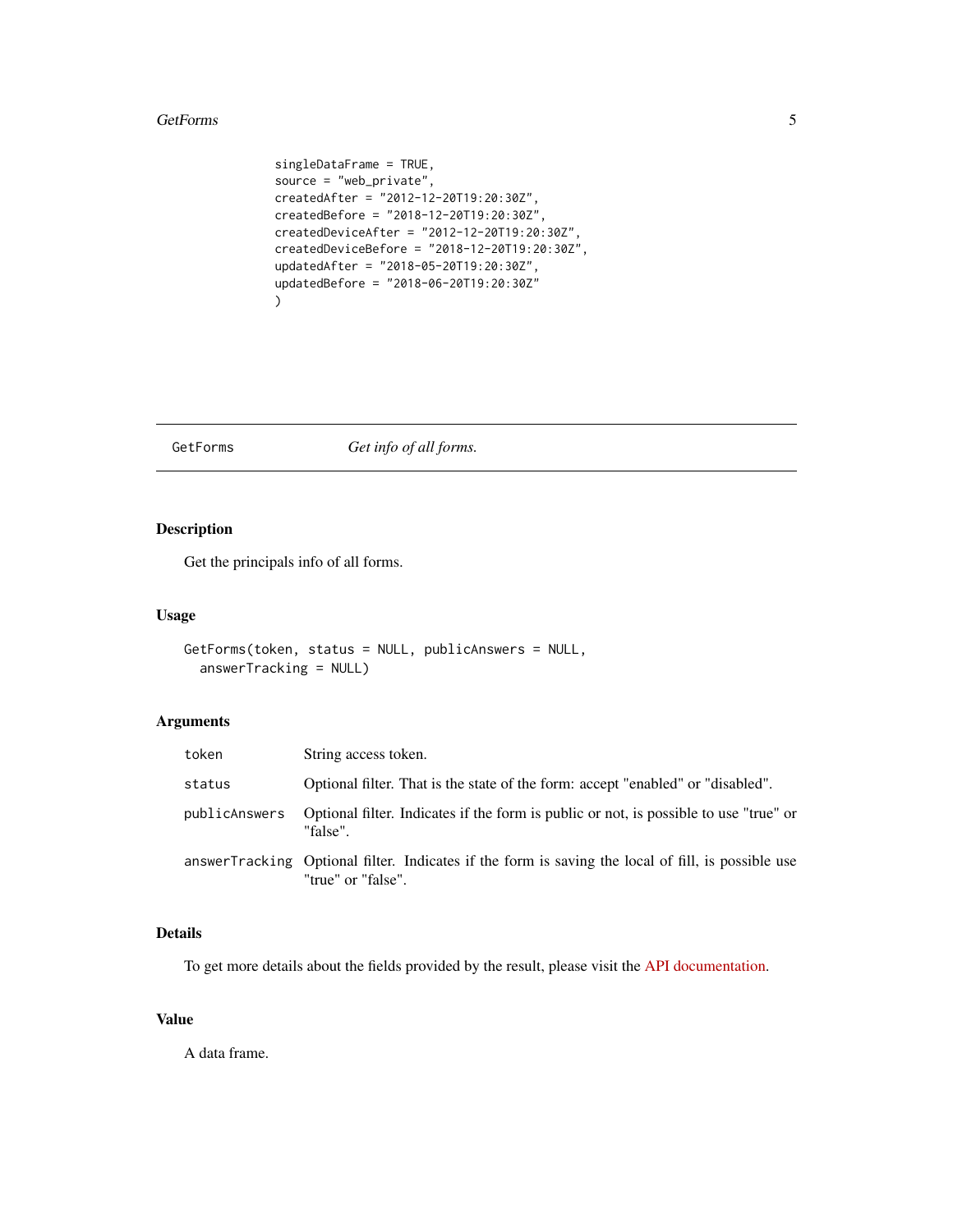#### Examples

```
GetForms("cizio7xeohwgc8k4g4koo008kkoocwg")
GetForms("cizio7xeohwgc8k4g4koo008kkoocwg","enabled","true","true")
GetForms(token = "cizio7xeohwgc8k4g4koo008kkoocwg",
           status = "enabled",
           publicAnswers = "false",
           answerTracking = "true"
         \lambda
```
<span id="page-5-1"></span>GetFormStructure *Get the form structure of a form.*

#### Description

Get the structure of the questions of a specific form in the shape a nested data frame, that contains all the needed information to request the answers of the form.

#### Usage

```
GetFormStructure(token, idForm, nameForm = NULL, componentId = NULL)
```
#### Arguments

| token       | A string access token.                                                                                                                            |
|-------------|---------------------------------------------------------------------------------------------------------------------------------------------------|
| idForm      | Numeric Id of the required form.                                                                                                                  |
| nameForm    | String name of the required form. Just is used when an idForm are not supplied.<br>When this parameter is used, are spent extra one access quota. |
| componentId | Optional filter. That is the field identifier, it's possible use to filter to get a<br>specific field.                                            |

#### Details

To get more details about the fields provided by the result, please visit the [API documentation.](https://coletum.docs.apiary.io/#reference/0/formularios/definicao-de-formulario)

#### Value

A possible nested data frame.

#### Examples

```
GetFormStructure("cizio7xeohwgc8k4g4koo008kkoocwg", 5705)
GetFormStructure("cizio7xeohwgc8k4g4koo008kkoocwg", , "RColetum Test - Iris")
GetFormStructure(token = "cizio7xeohwgc8k4g4koo008kkoocwg",
               nameForm = "RColetum Test - Iris")
```
<span id="page-5-0"></span>